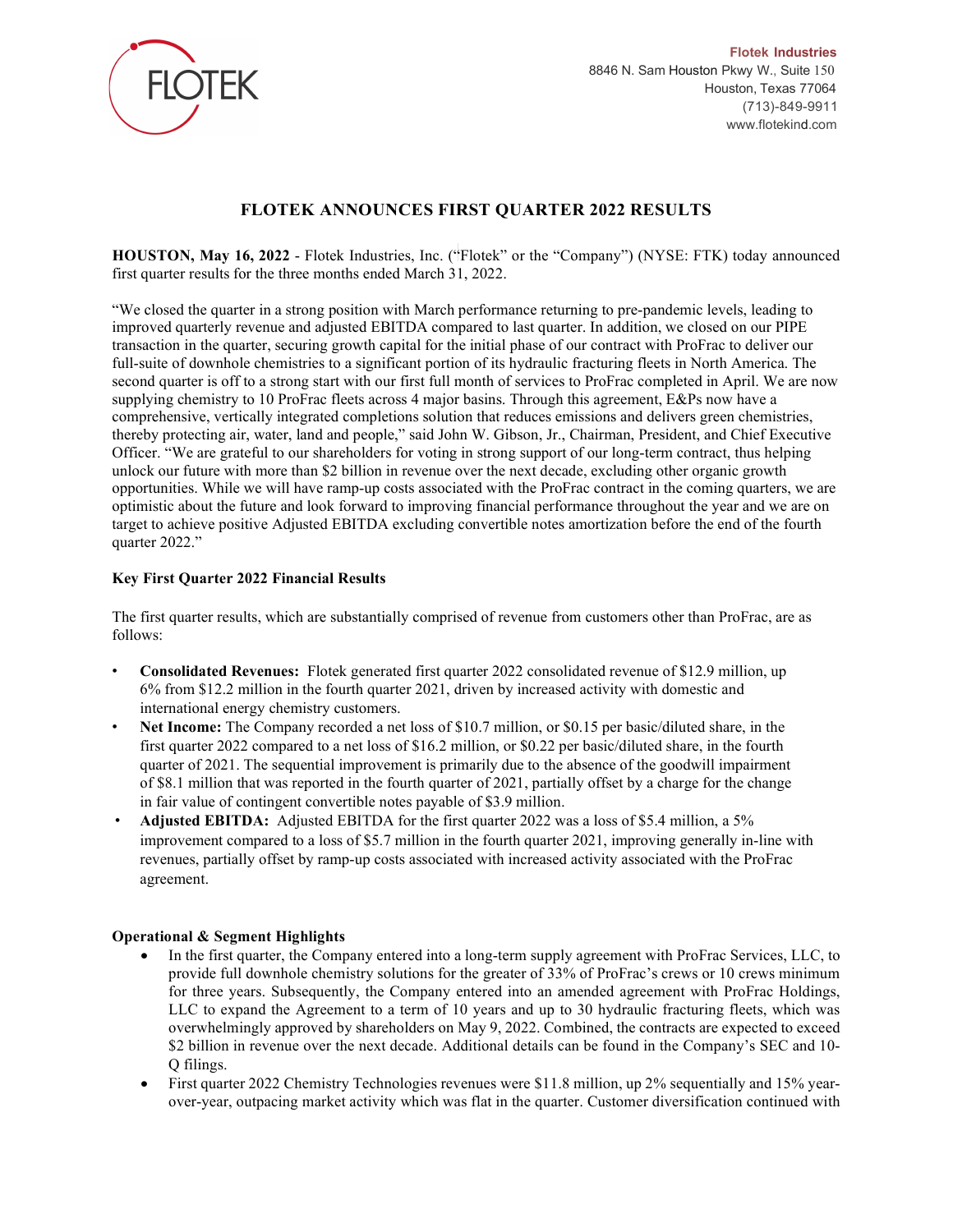

both domestic and international E&P operators with 12% of quarterly revenue attributed to new customers. Additionally, since Q1 2021, the segment's customer base has grown by more than 37%, reducing customer concentration and risk.

 First quarter 2022 Data Analytics revenues were \$1.1 million, up 83% sequentially and down 27% yearover-year. Sequential improvement was driven by increased interest across midstream and transportation customers that are increasingly interested in driving facilities efficiencies to help meet ESG goals.

## Balance Sheet and Liquidity

- As of March 31, 2022, the Company had cash and equivalents of \$24.8 million compared to \$11.5 million in the fourth quarter 2021, benefitted by the Private Investment in Public Equity (PIPE) transaction with a consortium of investors, previously disclosed.
- Flotek also had \$4.8 million in Payroll Protection Program loans outstanding. The Company has applied for forgiveness for substantially all of its PPP loans and has received an extension of the loan maturity date from April 15, 2022, to April 5, 2025, reducing the current portion of long-term debt from \$4.8 million to \$1.4 million as of December 31, 2021.
- During the first quarter, the Company continued progress on its plans to sell its warehouse facility in Monahans, Texas and its manufacturing facility in Waller, Texas, which were classified as held for sale as of March 31, 2022. Subsequently, on April 18, 2022, the Company closed on its contract to sell the Waller facility for \$4.3 million. The proceeds will be included in the Company's second quarter 2022 results. In addition, the Company is in the later stages of executing an agreement to sell the Monahans facility with an anticipated close in the coming quarters.

## Leadership Updates

- Flotek welcomes Bernie Colson as Senior Vice President of Corporate Development & Sustainability. In this role, Bernie will lead the Company's corporate development, sustainability and investor relations strategies. Bernie is an experienced investment executive and ESG leader with more than 20 years of experience. He joins Flotek from Delaware Ivy Investments, where he was Global Equity Analyst, Portfolio Manager and Energy Team Lead. He has also held leadership roles at investment bank Seaport Global Holdings, solar asset holding company Clean Focus Yield and investment bank Oppenheimer & Co., Inc. Bernie received a Master of Business Administration from Michigan Ross School of Business at the University of Michigan and a Bachelor of Arts from Yale University. He holds CFA and SASB FSA certifications. He will report to the CEO, John W. Gibson, Jr.
- Flotek welcomes Ron Holsey as Vice President of Data Analytics. Ron will be responsible for developing and leading profitable growth through market penetration, structured business optimization and process improvement in the JP3 business. Ron brings extensive analyzer, automation and oil and gas experience to Flotek as a global business leader with a proven history of business transformation, increasing market share, revenue and profit. Most recently, he served as Vice President of Artificial Lift Automation & Optimization at ChampionX, where he led transformation and growth of the global production optimization business. He has also held senior leadership roles at GE, Siemens, ABB and Rosemount, Inc. He will report to the COO, Ryan Ezell.

## Governance & Board of Directors

- Flotek will hold its 2022 Annual General Meeting ("the AGM") on Thursday, June 9 at 9:00 a.m.
- On April 15, 2022, Directors Ted Brown and Paul Hobby notified Flotek they would not stand for reelection to the Board of Directors at the AGM. The Company wishes to thank them for their exceptional service, professionalism and guidance during the past years.
- Concurrent with the initiation of the ProFrac contract, Matt Wilks, President & Executive Chairman of the Board of Directors for ProFrac Holding Corporation, stands for election to the Flotek Board of Directors at the AGM.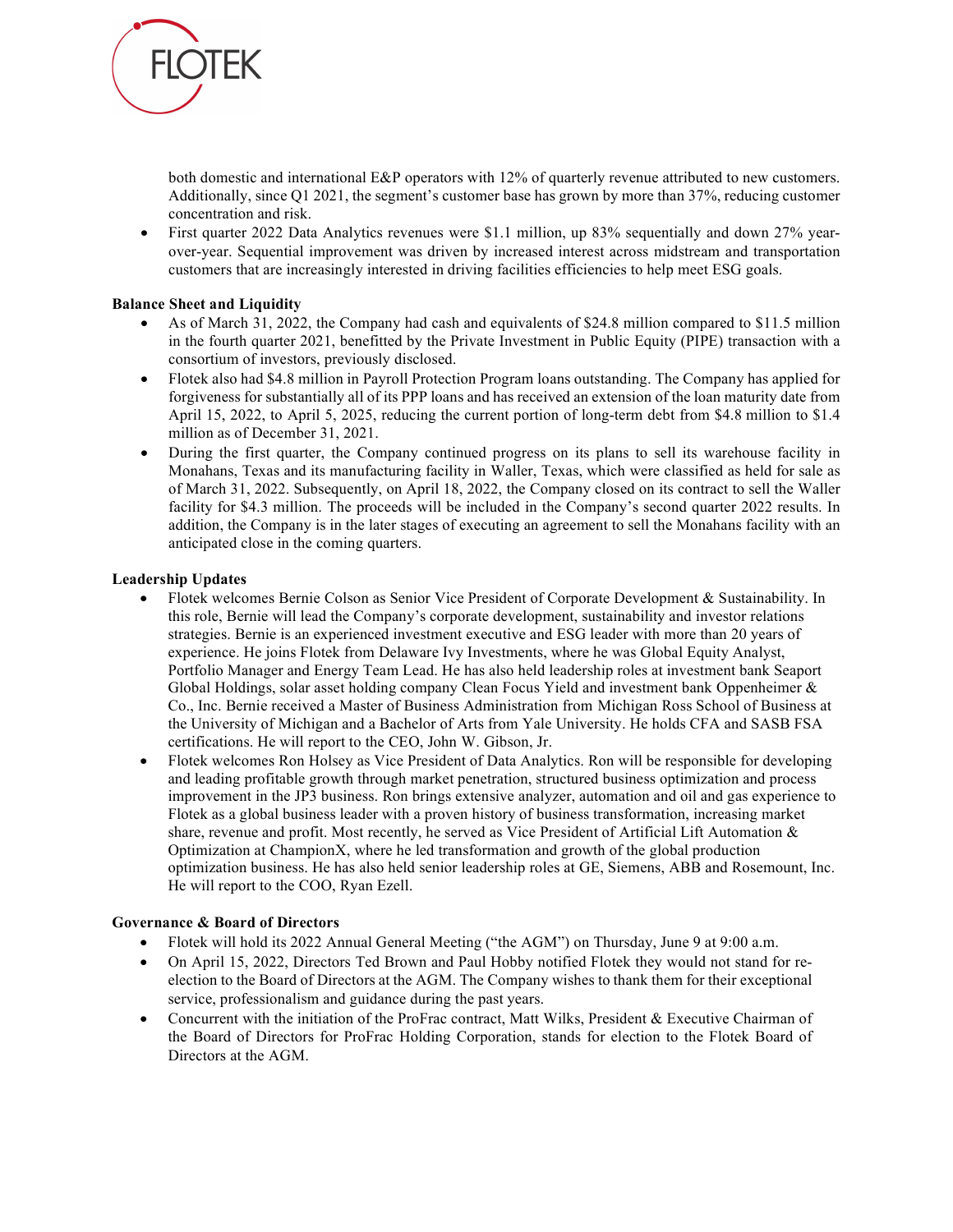

#### Conference Call Details

Flotek will host a conference call on May 17, 2022, at 9:00 a.m. CST (10:00 a.m. EST) to discuss its first quarter results for the three months ended March 31, 2022. Participants may access the call through Flotek's website at www.flotekind.com under "Webcasts'' or by telephone at 1-844-835-9986 approximately five minutes prior to the start of the call. Following the conclusion of the conference call, a recording of the call will be available on the Company's website.

#### About Flotek Industries, Inc.

Flotek Industries, Inc. creates solutions to reduce the environmental impact of energy on air, water, land and people. A technologydriven, specialty green chemistry and data company, Flotek helps customers across industrial, commercial, and consumer markets improve their Environmental, Social, and Governance performance. Flotek's Chemistry Technologies segment develops, manufactures, packages, distributes, delivers, and markets high-quality cleaning, disinfecting and sanitizing products for commercial, governmental and personal consumer use. Additionally, Flotek empowers the energy industry to maximize the value of their hydrocarbon streams and improve return on invested capital through its real-time data platforms and green chemistry technologies. Flotek serves downstream, midstream, and upstream customers, both domestic and international. Flotek is a publicly traded company headquartered in Houston, Texas, and its common shares are traded on the New York Stock Exchange under the ticker symbol "FTK." For additional information, please visit www.flotekind.com.

#### Forward -Looking Statements

Certain statements set forth in this press release constitute forward-looking statements (within the meaning of Section 27A of the Securities Act of 1933 and Section 21E of the Securities Exchange Act of 1934) regarding Flotek Industries, Inc.'s business, financial condition, results of operations and prospects. Words such as will, continue, expects, anticipates, intends, plans, believes, seeks, estimates and similar expressions or variations of such words are intended to identify forward-looking statements, but are not the exclusive means of identifying forward-looking statements in this press release. Although forward-looking statements in this press release reflect the good faith judgment of management, such statements can only be based on facts and factors currently known to management. Consequently, forward-looking statements are inherently subject to risks and uncertainties, and actual results and outcomes may differ materially from the results and outcomes discussed in the forward-looking statements. Further information about the risks and uncertainties that may impact the company are set forth in the Company's most recent filing with the Securities and Exchange Commission on Form 10-K (including, without limitation, in the "Risk Factors" section thereof), and in the Company's other SEC filings and publicly available documents. Readers are urged not to place undue reliance on these forward-looking statements, which speak only as of the date of this press release. The Company undertakes no obligation to revise or update any forward-looking statements in order to reflect, any event or circumstance that may arise after the date of this press release.

#### Inquiries, contact:

Investor Relations E: ir@flotekind.com P: (713) 726-5322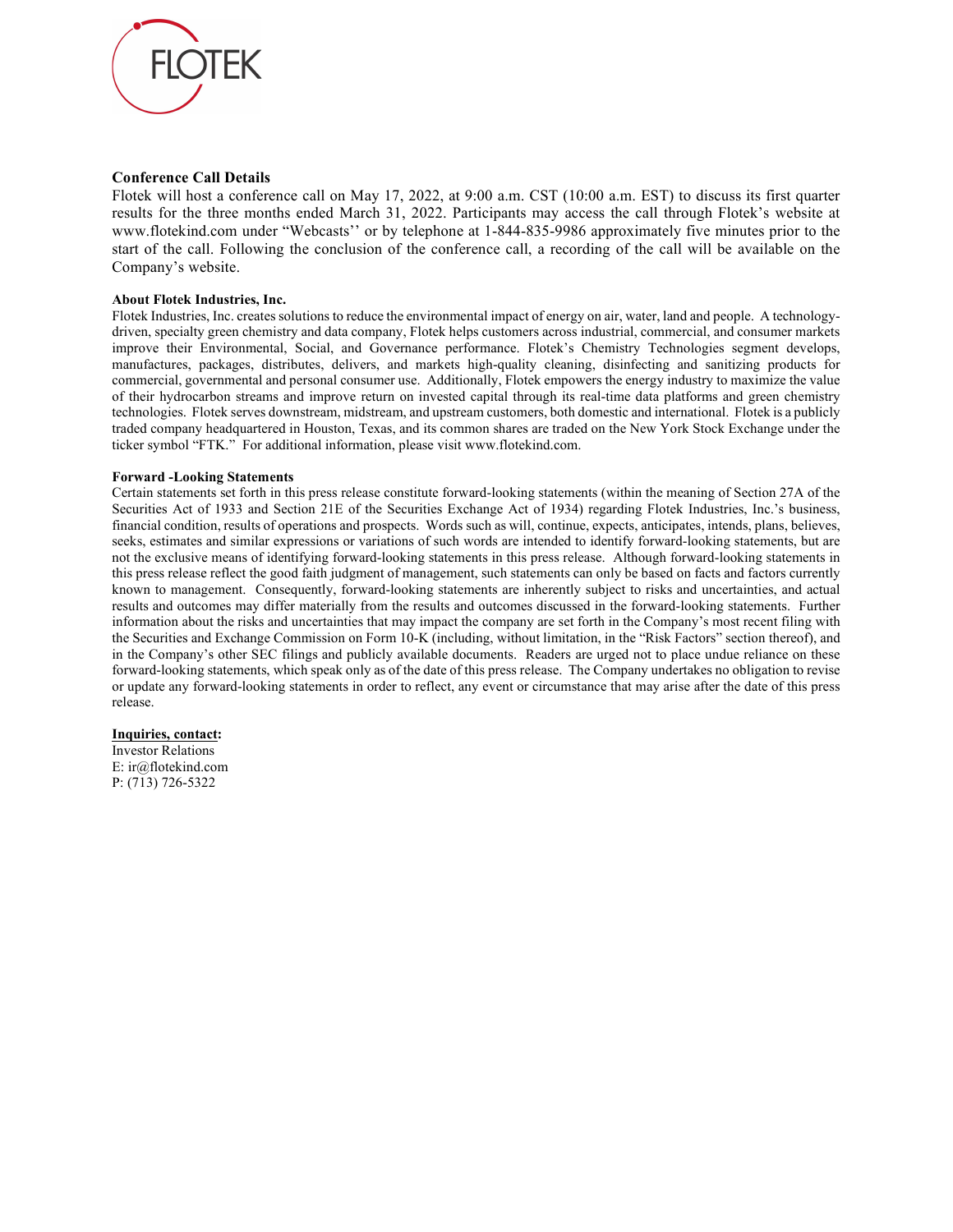

## FLOTEK INDUSTRIES, INC. UNAUDITED CONDENSED CONSOLIDATED BALANCE SHEETS (in thousands, except share data)

|                                                                                                                                         | March 31, 2022 | December 31, 2021 |
|-----------------------------------------------------------------------------------------------------------------------------------------|----------------|-------------------|
| <b>ASSETS</b>                                                                                                                           |                |                   |
| Current assets:                                                                                                                         |                |                   |
| Cash and cash equivalents                                                                                                               | 24,835         | \$<br>11,534      |
| Restricted cash                                                                                                                         | 40             | 1,790             |
| Accounts receivable, net of allowance for doubtful accounts of \$684<br>and \$659 at March 31, 2022 and December 31, 2021, respectively | 13,239         | 13,297            |
| Inventories, net                                                                                                                        | 10,143         | 9,454             |
| Deferred tax assets, net                                                                                                                |                |                   |
| Income taxes receivable                                                                                                                 | 32             | 22                |
| Other current assets                                                                                                                    | 3,372          | 3,740             |
| Current contract asset                                                                                                                  | 3,533          |                   |
| Assets held for sale                                                                                                                    | 2,752          | 2,762             |
| Total current assets                                                                                                                    | 57,946         | 42,599            |
| Property and equipment, net                                                                                                             | 5,079          | 5,296             |
| Operating lease right-of-use assets                                                                                                     | 1,827          | 2,041             |
| Deferred tax assets, net                                                                                                                | 282            | 279               |
| Other long-term assets                                                                                                                  | 17             | 29                |
| Long term contract assets                                                                                                               | 7,067          |                   |
| <b>TOTAL ASSETS</b>                                                                                                                     | 72,218<br>\$   | 50,244<br>\$      |
|                                                                                                                                         |                |                   |
| LIABILITIES AND STOCKHOLDERS' EQUITY                                                                                                    |                |                   |
| Current liabilities:                                                                                                                    |                |                   |
| Accounts payable                                                                                                                        | 8,233          | 7,616             |
| <b>Accrued liabilities</b>                                                                                                              | 6,747          | 8,996             |
| Income taxes payable                                                                                                                    | 4              | 4                 |
| Interest payable                                                                                                                        | 94             | 82                |
| Current portion of operating lease liabilities                                                                                          | 619            | 602               |
| Current portion of finance lease liabilities                                                                                            | 33             | 41                |
| Current portion of long-term debt                                                                                                       | 1,553          | 1,436             |
| Convertible notes payable                                                                                                               | 17,609         |                   |
| Contingent convertible notes payable                                                                                                    | 14,050         |                   |
| <b>Total current liabilities</b>                                                                                                        | 48,942         | 18,777            |
| Deferred revenue, long-term                                                                                                             | 84             | 91                |
| Long-term operating lease liabilities                                                                                                   | 6,806          | 7,779             |
| Long-term finance lease liabilities                                                                                                     | 47             | 53                |
| Long-term debt                                                                                                                          | 3,235          | 3,352             |
| Deferred tax liabilities, net                                                                                                           |                |                   |
| <b>TOTAL LIABILITIES</b>                                                                                                                | 59,114         | 30,052            |
| Stockholders' equity:                                                                                                                   |                |                   |
| Common stock, \$0.0001 par value, 140,000,000 shares authorized;<br>82,563,610 shares issued and 76,490,522 shares outstanding at       |                |                   |
| March 31, 2022; 79,483,837 shares issued and 73,461,203 shares<br>outstanding at December 31, 2021                                      | 8              | 8                 |
| Additional paid-in capital                                                                                                              | 367,104        | 363,417           |
| Accumulated other comprehensive income (loss)                                                                                           | 89             | 81                |
| Accumulated deficit                                                                                                                     | (319, 938)     | (309, 214)        |
| Treasury stock, at cost; 6,022,634 and 5,580,920 shares at December                                                                     |                |                   |
| 31, 2021 and December 31, 2020, respectively                                                                                            | (34, 159)      | (34, 100)         |
| Total stockholders' equity                                                                                                              | 13,104         | 20,192            |
| TOTAL LIABILITIES AND STOCKHOLDERS' EQUITY                                                                                              | 72,218         | 50,244<br>\$      |
|                                                                                                                                         |                |                   |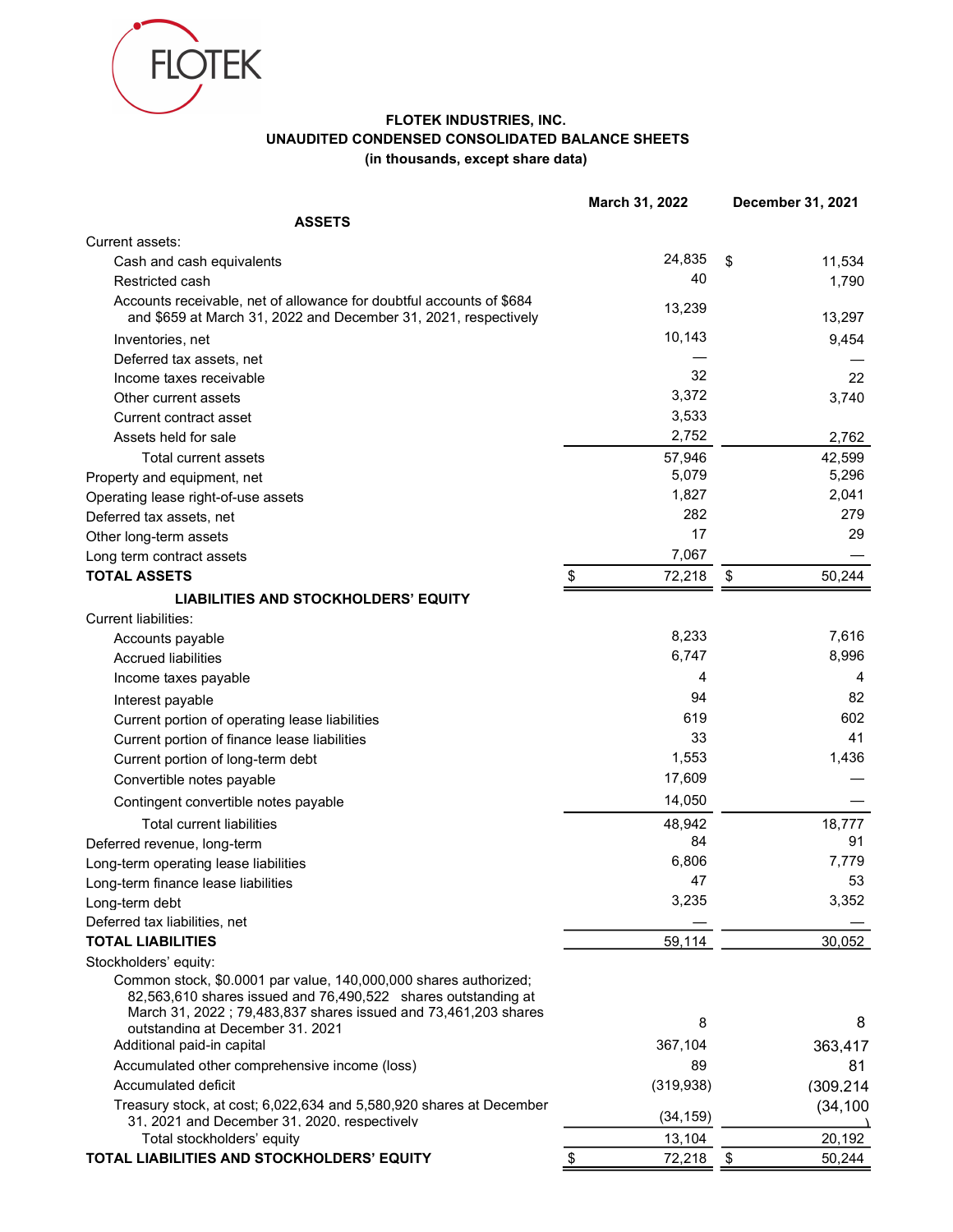

# FLOTEK INDUSTRIES, INC. Unaudited Condensed Consolidated Statements of Operations (in thousands, except per share data)

|                                                                                   | <b>Three Months Ended</b> |             |    |            |  |
|-----------------------------------------------------------------------------------|---------------------------|-------------|----|------------|--|
|                                                                                   | 3/31/2022                 | 3/31/2021   |    | 12/31/2021 |  |
| <b>Revenue</b>                                                                    | 12,879                    | 11,770      | \$ | 12,154     |  |
| Cost of goods sold                                                                | 13,358                    | 12,080      |    | 13,131     |  |
| Gross profit (loss)                                                               | (479)                     | (310)       |    | (977)      |  |
|                                                                                   |                           |             |    |            |  |
| <b>Operating costs and expenses:</b>                                              | 4,879                     | 6,082       |    |            |  |
| Selling, general, and administrative                                              | 195                       | 307         |    | 5,792      |  |
| Depreciation and amortization                                                     |                           |             |    | 218        |  |
| Research and development                                                          | 1,415                     | 1,542       |    | 1,342      |  |
| (Gain) loss on disposal of property and<br>equipment                              | 8                         | 2           |    | (39)       |  |
| (Gain) on lease termination                                                       | (584)                     |             |    |            |  |
| Change in fair value of contingent convertible<br>notes payable                   | 3,892                     |             |    |            |  |
| Impairment of goodwill                                                            |                           |             |    | 8,092      |  |
| Total operating costs and expenses                                                | 9,805                     | 7,933       |    | 15,405     |  |
| Income (loss) from operations                                                     | (10, 284)                 | (8, 243)    |    | (16, 382)  |  |
| Other income (expense):                                                           |                           |             |    |            |  |
| Interest expense                                                                  | (668)                     | (18)        |    | (25)       |  |
| Other income (expense), net                                                       | 224                       | (33)        |    | 149        |  |
| Total other income (expense), net                                                 | (444)                     | (51)        |    | 124        |  |
| Income (loss) before income taxes                                                 | (10, 728)                 | (8, 294)    |    | (16, 258)  |  |
| Income tax (expense) benefit                                                      | 4                         | (6)         |    | 70         |  |
| Net Income (loss)                                                                 | \$<br>$(10, 724)$ \$      | (8,300)     |    | (16, 188)  |  |
| Loss per common share:                                                            |                           |             |    |            |  |
| Basic                                                                             | (0.15)                    | (0.12)      | \$ | (0.22)     |  |
| <b>Diluted</b>                                                                    | (0.15)                    | $(0.12)$ \$ |    | (0.22)     |  |
| Weighted average common shares:                                                   |                           |             |    |            |  |
| Weighted average common shares used in<br>computing basic loss per common share   | 73,858                    | 68,447      |    | 73,423     |  |
| Weighted average common shares used in<br>computing diluted loss per common share | 73,858                    | 68,447      |    | 73,423     |  |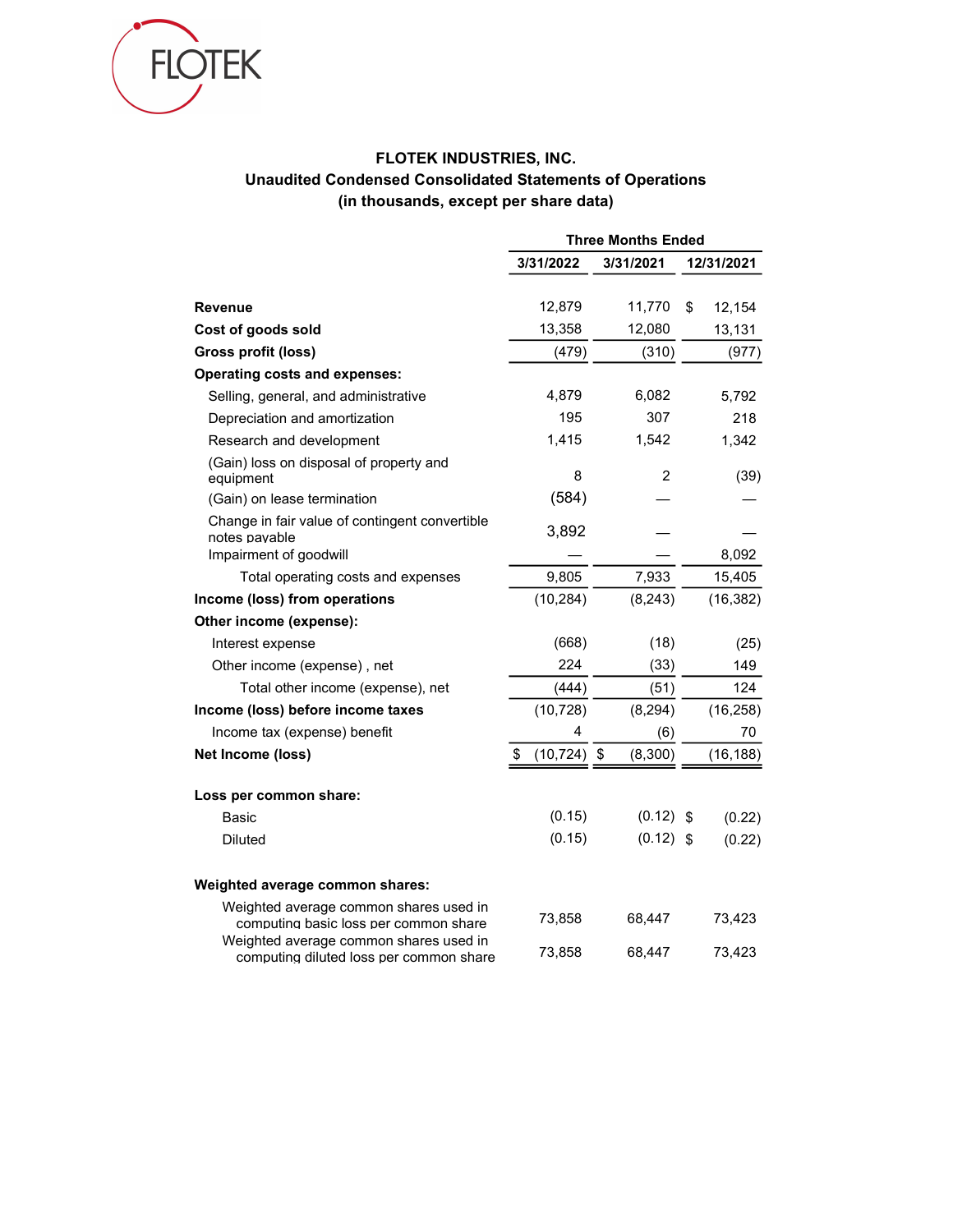

## FLOTEK INDUSTRIES, INC. UNAUDITED CONDENSED CONSOLIDATED STATEMENTS OF CASH FLOWS (in thousands)

|                                                                             | Three months ended March 31, |    |                |
|-----------------------------------------------------------------------------|------------------------------|----|----------------|
|                                                                             | 2022                         |    | 2021           |
| Cash flows from operating activities:                                       |                              |    |                |
| Net loss                                                                    | \$<br>$(10, 724)$ \$         |    | (8,300)        |
| Adjustments to reconcile net loss to net cash used in operating activities: |                              |    |                |
| Change in fair value of contingent consideration                            | 94                           |    | (335)          |
| Change in fair value of contingent convertible notes                        | 3,892                        |    |                |
| Amortization of convertible note issuance costs                             | 166                          |    |                |
| PIK interest expense                                                        | 485                          |    |                |
| Depreciation and amortization                                               | 195                          |    | 307            |
| Provision for doubtful accounts, net of recoveries                          | 238                          |    |                |
| Provision for excess and obsolete inventory                                 | 310                          |    | 307            |
| Gain on sale of assets                                                      | 8                            |    | $\overline{2}$ |
| Gain on lease termination                                                   | (584)                        |    |                |
| Non-cash lease expense                                                      | 56                           |    | 105            |
| Stock compensation expense                                                  | 739                          |    | 778            |
| Deferred income tax benefit                                                 | (4)                          |    | 2              |
| Changes in current assets and liabilities:                                  |                              |    |                |
|                                                                             | (180)                        |    | 255            |
| Accounts receivable                                                         | (1,007)                      |    | (78)           |
| Inventories                                                                 | (10)                         |    | 267            |
| Income taxes receivable                                                     | 168                          |    | 405            |
| Other current assets                                                        |                              |    |                |
| Other long-term assets                                                      | (388)                        |    | 541            |
| Accounts payable                                                            | 616                          |    | 695            |
| <b>Accrued liabilities</b>                                                  | (2, 564)                     |    | (317)          |
| Income taxes payable                                                        |                              |    | 89             |
| Interest payable                                                            | 12                           |    | 12             |
| Net cash used in operating activities                                       | (8, 474)                     |    | (5,265)        |
| Cash flows from investing activities:                                       |                              |    |                |
| Capital expenditures                                                        |                              |    | (19)           |
| Proceeds from sale of assets                                                | 24                           |    | 2              |
| Net cash provided by (used in) investing activities                         | 24                           |    | (17)           |
| Cash flows from financing activities:                                       |                              |    |                |
| Proceeds from issuance of convertible notes                                 | 21,150                       |    |                |
| Payment of issuance costs of convertible notes                              | (1,084)                      |    |                |
| Payments to tax authorities for shares withheld from employees              | (59)                         |    | (105)          |
| Proceeds from issuance of stock                                             |                              |    | 38             |
| Payments for finance leases                                                 | (14)                         |    | (14)           |
| Net cash (used in) provided by financing activities                         | 19,993                       |    | (81)           |
| Effect of changes in exchange rates on cash and cash equivalents            | 8                            |    | 23             |
| Net change in cash, cash equivalents and restricted cash                    | 11,551                       |    | (5, 340)       |
| Cash and cash equivalents at the beginning of period                        | 11,534                       |    | 38,660         |
|                                                                             | 1,790                        |    | 664            |
| Restricted cash at the beginning of period                                  |                              |    |                |
| Cash and cash equivalents and restricted cash at beginning of period        | 13,324                       |    | 39,324         |
| Cash and cash equivalents at end of period                                  | 24,835                       |    | 33,945         |
| Restricted cash at the end of period                                        | 40                           |    | 40             |
| Cash, cash equivalents and restricted cash at end of period                 | \$<br>24,875                 | \$ | 33,985         |